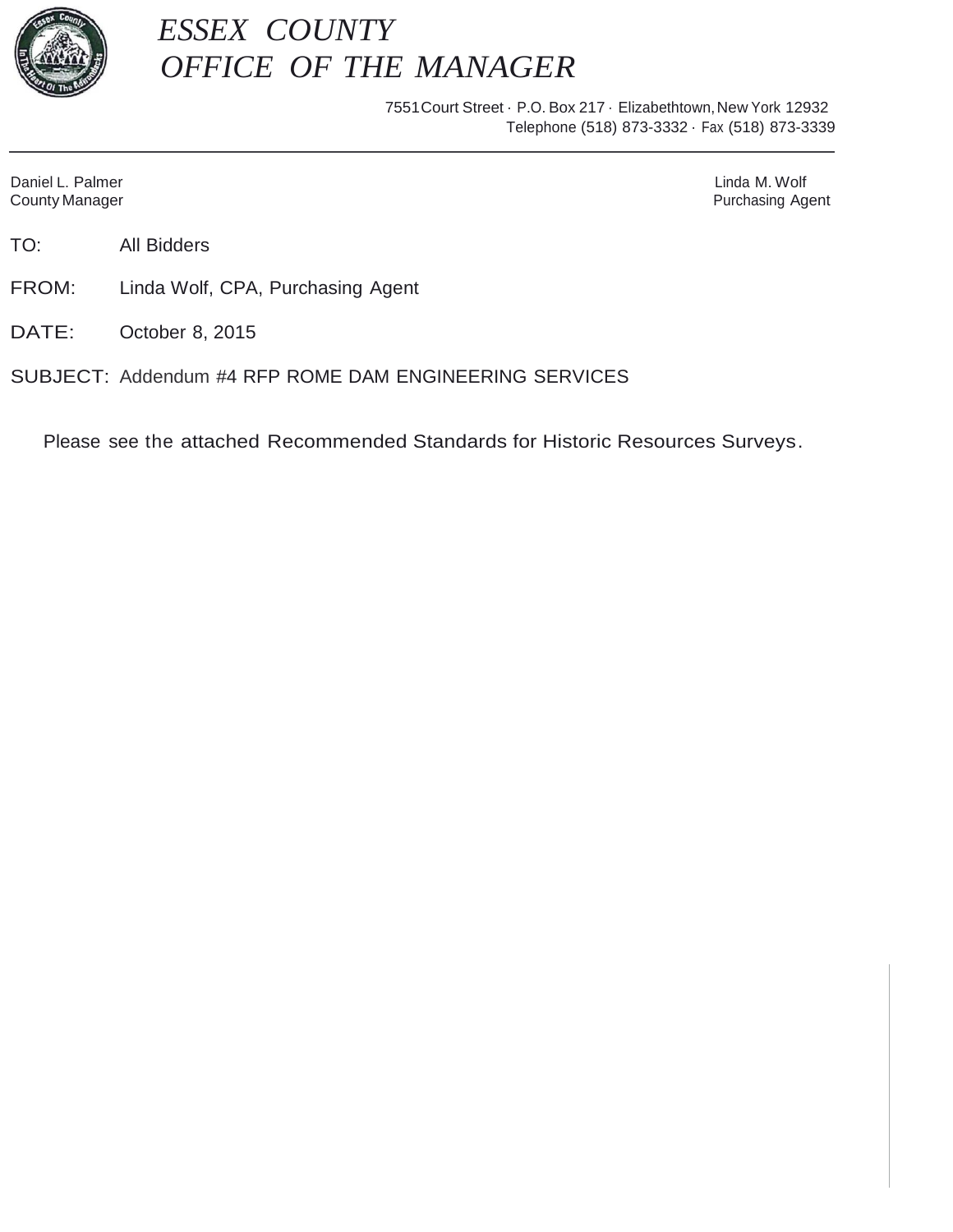

**FIELD SERVICES BUREAU ♦ DIVISION FOR HISTORIC PRESERVATION NEW YORK STATE OFFICE OF PARKS, RECREATION AND HISTORIC PRESERVATION**

# **Recommended Standards for Historic Resources Surveys**

**Historic buildings, landscapes, and structures** are integral components of communities that lend them a distinctive character while highlighting history and architecture on the local, regional, state and national levels. Surveys are an important first step in identifying properties worthy of preservation. Information gained from a well-planned survey report supports programs and initiatives dedicated to the preservation of New York State's historic built environment. Contact your National Register representative in the State Historic Preservation Office (SHPO) at (518) 237-8643 for guidance and materials on beginning the survey process. The following is an outline of how the survey should be organized.

**Survey Methodology:** Surveys are designed to address specific needs and opportunities. The length and complexity of a survey will vary depending upon the scale of the project and available resources. The methodology should be a clear and concise statement of the objectives, scope and depth of the survey and should include the following information:

- $\bullet$  Survey sponsor(s)
- Survey consultant (if different from sponsor)
- Date(s) of field work
- Survey funding sources
- Intended goals and uses of the survey report
- Definition of the survey area(s) accompanied by a map illustrating the physical boundaries
- Estimate of acreage
- Description of the geographic or contextual scope of the survey
- Summary of any previous survey efforts
- Intended methods of research, fieldwork, photography, mapping, and recording survey data
- Community involvement and participation
- Timetable for completing the survey
- Type of format of the final report (bound volume, cd/rom, GIS recording, etc.)

**Historic and Architectural Overview:** Overviews should include a narrative account of the study area that combines both research and observation to explain the historic and architectural development as well as present physical conditions. This account should be a written chronological description of the study area's development that identifies associated historical and architectural themes and expected property types with which they are associated. The overview should record the loss of important resources and the presence of modern or extensively altered properties. The account should note the prevalence or absence of particular types of historic properties and discuss patterns of development in adjacent areas in order to establish a context for understanding the significance of the survey area. The overview should be supplemented when possible with historic and current maps and photos that illustrate the study area's evolution from past to present.

**Guidelines and Selection Criteria:** Guidelines and selection criteria are derived from the completed historic and architectural overview. **Guidelines** establish a typology based on distribution, period, relative rarity, and are used to determine which property types will be recorded. **Selection Criteria** are developed for each property type, paying particular attention to integrity and the ability of each property to reflect the significant attributes. Properties selected to be included will require a level of documentation that facilitates an evaluation of significance at the conclusion of the survey. The SHPO strongly encourages survey sponsors to consult with their Survey and National Register representatives in developing these guidelines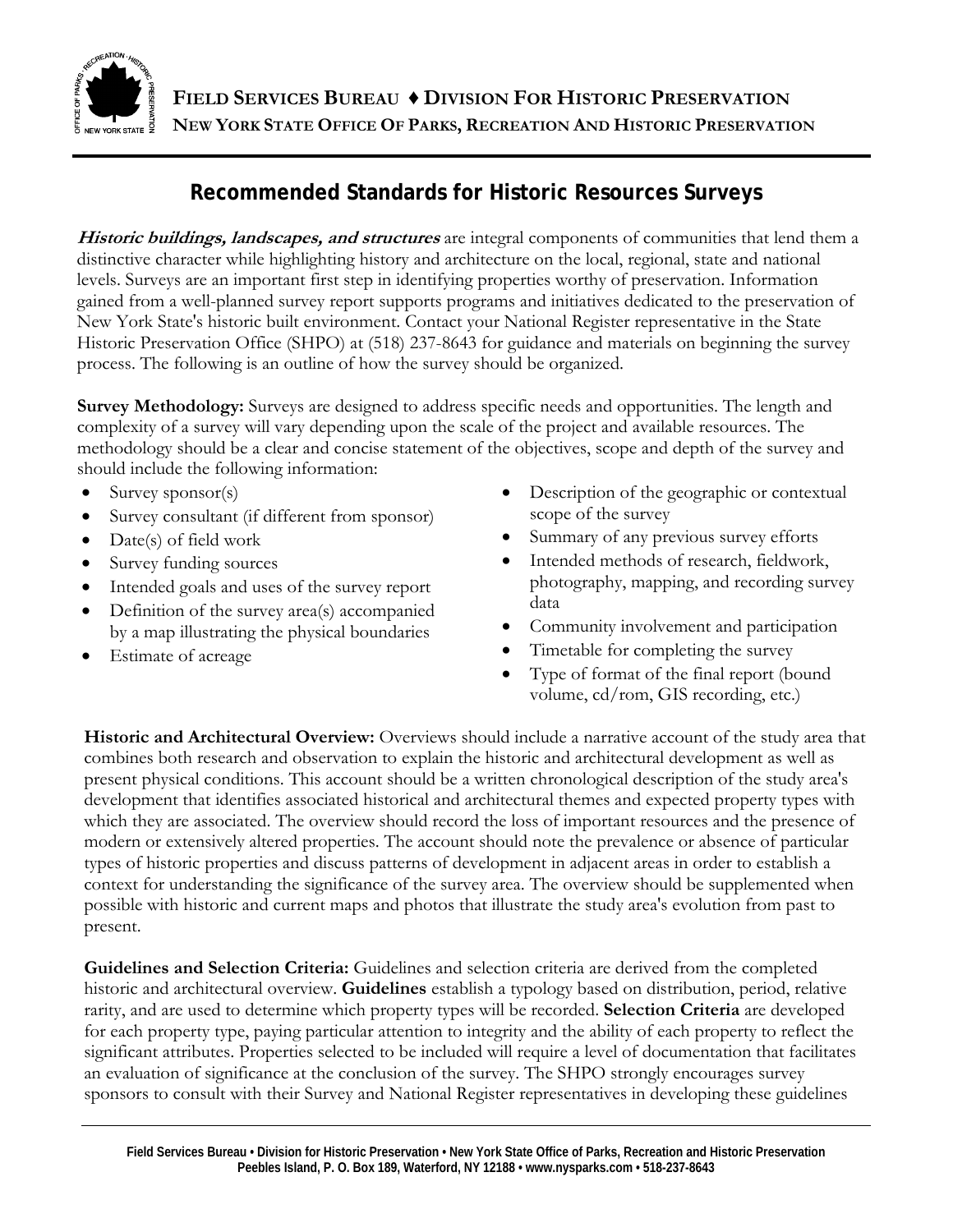# and criteria. **Consultation is required for all projects receiving funding from the SHPO and for projects that lead to nominations to the State and National Registers of Historic Places.**

**Annotated properties list:** This is the portion of the survey where the information about buildings and sites is organized. The annotated list records descriptions and locations of individual properties and/or potential historic districts identified in the survey. It should be cross-referenced to maps and photographs and should contain:

- Street name and number
- Building name (if any)
- Approximate dates of construction and major alterations

Brief, basic description identifying the

- Applicable National Register criteria or other reasons for inclusion such as historical significance, associations, etc.
- Photographs (\*see photo standard below)
- Number or other reference to survey map (\*\*see map standard below)

#### property and its defining characteristics **Arrange this list alphabetically by street and numerically by address.**

\*Photographs: All properties included in the annotated list should be documented with photographs that are labeled with address or location and keyed to the annotated property list. All copies of the final report must include original photographs and with a cd of photographs if digital photos are used.

\*\*Maps*:* Survey maps should illustrate the boundaries of the study area and must be drawn to a scale sufficient to clearly depict properties included on the annotated list. Extant features important to understanding the historical development of the survey area (such as rivers, canals, and railroads) should be represented on the survey map. Effective survey maps should also include the scale and a north arrow and orient the viewer to the relationship of the survey area within the larger geographic context.

**Conclusions and recommendations:** A **narrative summary** of the survey and recommendations for its use should be prepared at the conclusion of the survey, explaining in general terms what was accomplished and suggesting the logical next steps for historic preservation. It should address:

- any new understandings and changes to existing information resulting from the survey
- areas or topics requiring further investigation
- recommendations and priorities for National Register listings
- other historic preservation strategies and opportunities

**Appendices:** Some surveys result in the preparation of inventory forms to record detailed information about individual buildings and potential historic districts. Copies of these prepared inventory forms should be included in an appendix. The originals should be filed with the survey project sponsor for local reference and use. All survey reports should include a bibliography of sources consulted during the preparation of the survey and the résumés of consultants and other individual project staff.

**Additional Resources:** The National Trust for Historic Preservation (www.preservationnation.org) has various articles and may have publications related to surveys. The National Park Service resources include:

- National Register Bulletin *Guidelines for Local Surveys, A Basis for Preservation Planning*: www.nps.gov/nr/publications/bulletins/nrb24/index.htm
- Sample National Register nominations: www.nps.gov/history/nr/sample\_nominations.htm

*Continued*